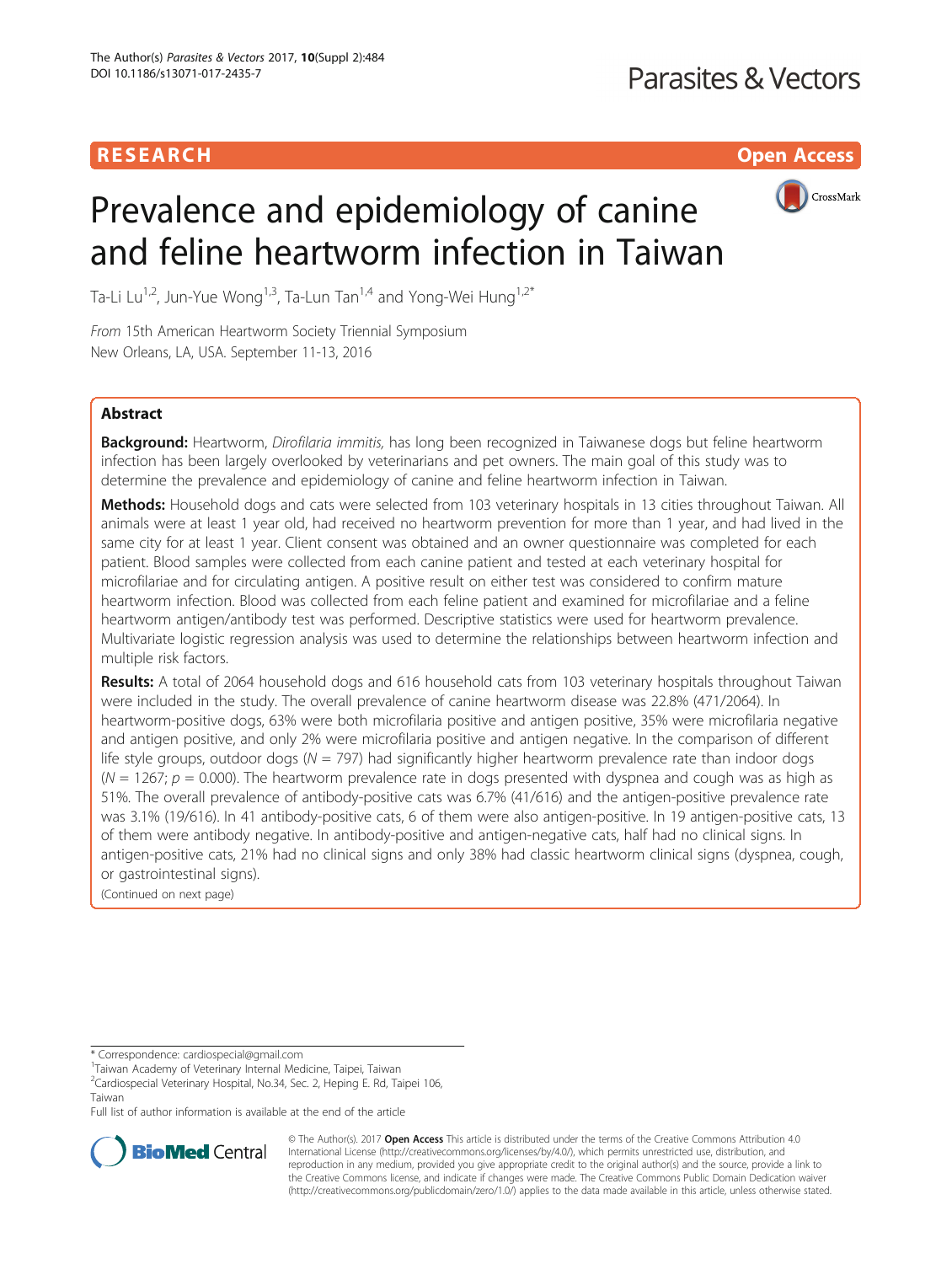## (Continued from previous page)

**Conclusions:** Our canine study showed that southern and eastern Taiwan have the highest heartworm prevalence. Dogs not receiving preventive and living outdoors or those that have either cough or dyspnea have a high incidence of heartworm infection. We also confirmed that feline heartworm exposure exists in most cities in Taiwan. The diagnosis of feline heartworm infection will remain challenging for clinicians, however, without a consistent relationship between the presence of heartworm infection and clinical signs and the vagaries of microfilaria and antigen/antibody testing.

Keywords: Heartworm infection, Taiwan, Canine, Feline, Heartworm prevalence, Antigen testing, Antibody testing

## Background

Heartworm, Dirofilaria immitis, is one of the most common and devastating parasitic disease in dogs. Taiwan, with its location in East Asia and its marine tropical climate, is a perfect environment for heartworm disease. Canine heartworm was first reported in Taiwan in 1935 [[1\]](#page-8-0). There have been many reports of canine heartworm prevalence since then [\[2](#page-8-0)–[11](#page-8-0)]. In 2001, Fan et al. investigated 523 pet dogs in Taipei and 141 dogs in mountain aboriginal districts and the heartworm prevalence was 13.8% (72/523) and 12.1% (17/141), respectively [\[12\]](#page-8-0). In 2003, a large scale study was published with 837 stray dogs and 1228 pet dogs from 13 cities throughout Taiwan. The overall heartworm prevalence rate in stray dogs and pet dogs was 57% and 26.5%, respectively. The highest rate in pet dogs was found in Nantou (40.7%) and lowest rate was in Hualien (4%) [[13\]](#page-8-0). None of these reports included the percentage of dogs on preventive. No large-scale studies on the prevalence of canine heartworm infection (HWI) in Taiwan have been published since then.

On the other hand, HWI in cats has been largely overlooked by veterinarians and owners. Compared with dogs, the diagnosis of feline HWI is more challenging. The first prevalence study of HWI in cats in Taipei city found only one antigen (Ag)-positive cat among 200 pet cats [[14\]](#page-8-0). Recently, another study focusing on relationship between feline heartworm and lower airway signs revealed an antibody (Ab) seroprevalence of 9.7% in 226 pet cats in Taipei city [[15](#page-8-0)]. There have been no largescale studies of feline HWI prevalence involving different cities in Taiwan.

Many new heartworm diagnostic methods and preventive medications for both dogs and cats have been introduced in Taiwan in the last decade. We assume that those newer tools may affect the known prevalence and epidemiology of HWI in Taiwan and practitioners need updated information to educate clients and treat and prevent heartworm disease. This study is the first largescale study of feline heartworm disease prevalence in Taiwan and also the largest study of canine heartworm prevalence in pet dogs in Taiwan to date.

The goal of the study was to determine the current heartworm prevalence in pet dogs and cats in Taiwan and the potential risk factors that might have influence on heartworm prevalence.

## **Methods**

Household dogs and cats were selected from 103 veterinary hospitals in 13 cities throughout Taiwan (Fig. [1](#page-2-0)). The number of hospitals involved in each city was decided based on the populations of pet dogs and cats. The target was evaluation of 30 dogs and 10 cats from each hospital. Dogs and cats included in this study were at least 1 year old, had received no heartworm prevention for more than 1 year, and had lived in the same city for at least 1 year. The study was approved by the ethical committee of Taiwan Academy of Veterinary Internal Medicine. For each patient, client consent was obtained and a questionnaire, including signalment, body weight, lifestyle (100% of the time indoors, 100% of the time outdoors, >50% indoors or >50% outdoors), clinical signs at presentation [no clinical sign, dyspnea, cough, gastrointestinal (GI) sign or other clinical signs] was completed.

All blood samples were collected and tested at each veterinary hospital and the results were sent to the investigators using an online form. For each canine patient, at least 1 mL of blood was collected. The blood in EDTA tube was examined for circulating Ag (0.5 mL) using commercial kit (SNAP® 4Dx® Plus, IDEXX Laboratories, Westbrook, Maine, USA) and for microfilariae (0.5 mL) using a direct blood smear technique by placing 0.5 mL blood sample from EDTA tube on the slide with cover slips over top and examination under the microscope. Either Ag or microfilariae positive was considered to confirm HWI.

For each feline patient, at least 2.5 mL of blood was collected in EDTA tubes and was examined for microfilariae (0.5 mL), also using a direct blood smear technique. Serum was collected from the nonanticoagulant tube and the feline heartworm Ab test was done using a commercial kit (Solo Step® FH, Heska, Loveland, Colorado, USA) and the Ag test was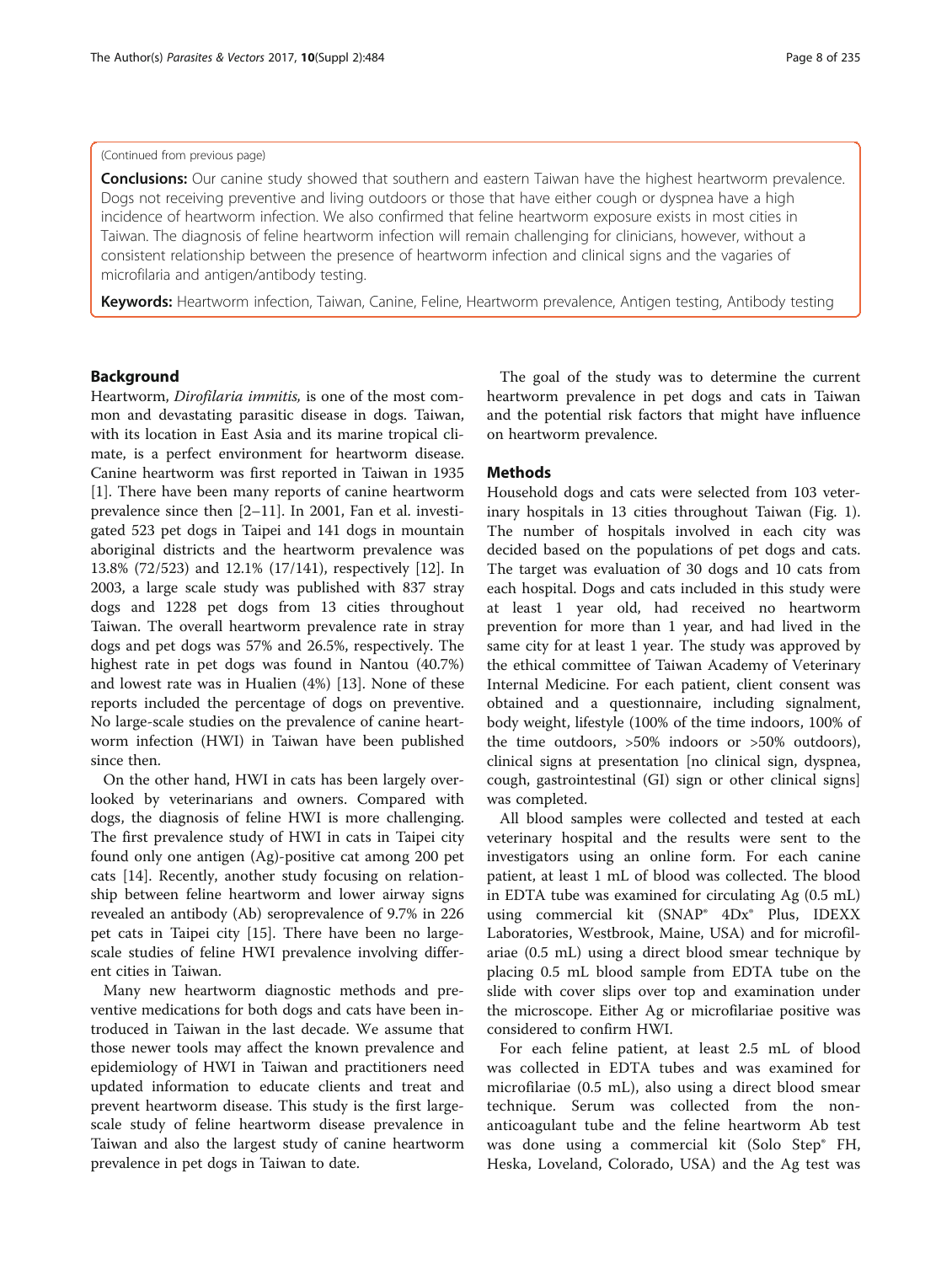<span id="page-2-0"></span>

performed using a commercial kit (SNAP® Feline Heartworm, IDEXX Laboratories; Witness® HW, Zoetis, Parsippany, New Jersey, USA).

Descriptive statistics were used to demonstrate heartworm prevalence. Prevalence results are expressed as median (range). Multivariate logistic regression analysis was used to determine the relationships between heartworm prevalence and the presence of multiple risk factors obtained from the questionnaire.

## Results

## Dogs

In the canine study, 2064 pet dogs were included and tested for heartworm disease from April to October 2015. There were 1071 male and 993 female dogs, with a median age of 7 years (range from 1 to 19 years old) and median body weight of 8.3 kg (range from 1 to 60 kg). The pet dogs included 655 mixed-breed dogs, 253 Maltese, 221 Miniature Poodles, 121 Dachshunds, 120 Miniature Schnauzers, 102 Chihuahuas, 57 Golden Retrievers, 45 Beagles, 42 Labrador retrievers, 38 Shih-Tzus, 37 Pomeranians, 28 Spitzs, and 345 dogs representing other breeds.

The overall prevalence rate of canine heartworm disease was 22.8%, ranging from 12.1% to 51.1% in different cities (Table 1). Hualien had highest prevalence rate of 51.1% (44/86), followed by Taitung (46.7%, 14/30) and

Yilan (36.36%, 12/33). Taipei had lowest prevalence rate of 12.1% (44/365), followed by New Taipei City (13.6%, 55/406) and Chiayi (13.9%, 5/36). Overall, eastern and southern Taiwan had higher prevalence rates than northern Taiwan (Fig. 1).

Table 1 Prevalence of canine heartworm disease in different cities in Taiwan

| Area       | Sample<br>Number | Heartworm (+) Number | Heartworm (+) % |
|------------|------------------|----------------------|-----------------|
| Hualien    | 86               | 44                   | 51.16%          |
| Taitung    | 30               | 14                   | 46.67%          |
| Yilan      | 33               | 12                   | 36.36%          |
| Hsinchu    | 44               | 15                   | 34.09%          |
| Kaohsiung  | 316              | 104                  | 32.91%          |
| Changhua   | 44               | 14                   | 31.82%          |
| Taichung   | 280              | 70                   | 25.00%          |
| Tainan     | 237              | 59                   | 24.89%          |
| Pingtung   | 35               | 7                    | 20.00%          |
| Taoyuan    | 152              | 28                   | 18.42%          |
| Chiayi     | 36               | 5                    | 13.89%          |
| New Taipei | 406              | 55                   | 13.55%          |
| Taipei     | 365              | 44                   | 12.05%          |
| Total      | 2064             | 471                  | 22.82%          |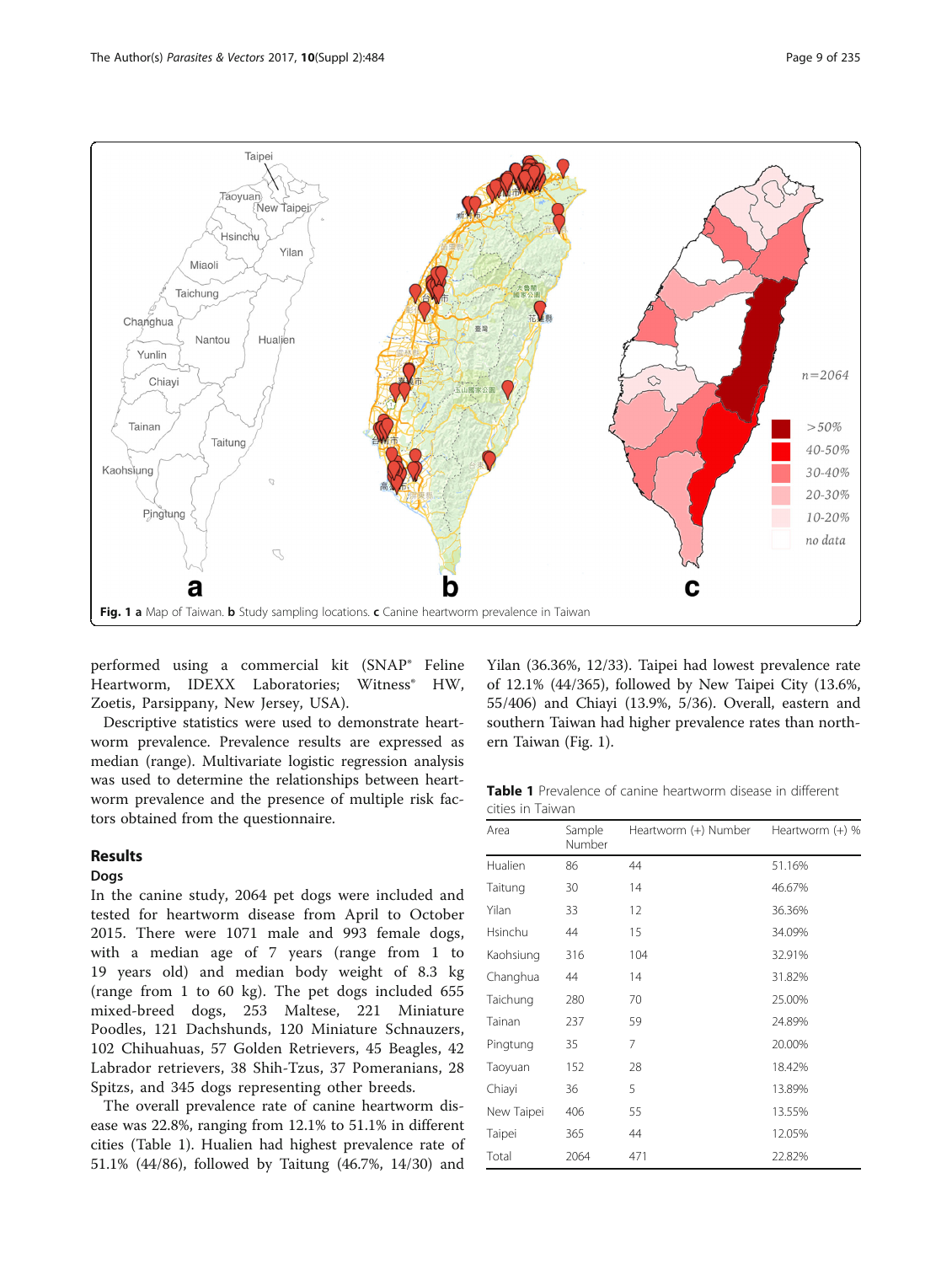Among all dogs, 28% (575/2064) lived 100% indoors, 33% (692/2064) lived >50% indoors, 17% (362/2064) lived >50% outdoors, and 21% (435/2064) lived 100% outdoors. Comparing the different lifestyle groups, the 100% outdoor group had the highest prevalence rate of 55.6%, followed by 32.3% of the >50% outdoor group, 10% of the >50% indoor group, and 7.5% of the 100% indoor group (Fig. 2).

The prevalence difference between each lifestyle group was also noted in each city. For example, in Taipei, which had lowest prevalence rate in Taiwan, canine HWIs were still frequently observed in the 100% outdoor group with prevalence rate of 53% (16/30), followed by 21% (15/70) of the  $>50\%$  outdoor group, 7% (10/143) of the  $>50\%$  indoor group, and 2% (3/122) of the 100% indoor group. This high frequency of indoor housing resulted in <13% of dogs being Ag-positive in Taipei. In Hualien, the 100% outdoor group had highest prevalence rate of 70% (35/50), followed by 40%  $(2/5)$  of the  $>50\%$  outdoor group, 31%  $(4/$ 13) of the >50% indoor group, and 17% (3/18) of the 100% indoor group. The high frequency of outdoor housing resulted in >50% of dogs being Ag-positive in Hualien. In heartworm-positive dogs, 63% were both microfilaria positive and Ag positive, 35% were microfilaria negative and Ag positive, and only 2% were microfilaria positive and Ag negative.

Of all the dogs included in this study, 55% (1125/ 2064) presented without clinical signs, 14% (282/2064) had cough, 6% (120/2064) had dyspnea, 6% (132/2064) had gastrointestinal signs, and 20% (405/2064) had other clinical signs. In heartworm-positive dogs, 34% (159/ 471) presented without clinical signs, 28% (133/471) had cough, 13% (61/471) had dyspnea, 4% (18/471) had GI signs, and 21% (100/471) had other clinical signs. On the other hand, in dogs presented without clinical signs, 14% (159/1125) were heartworm positive. The heartworm prevalence rate in dogs presented with cough was 47% (133/282) and dogs presented with dyspnea was 51% (61/120).

Multiple logistic regression results for risk factors of canine HWI are shown in Table [2](#page-4-0). We found that spending >50% of time outdoors and having cough or dyspnea were independent risk factors for canine HWI.

## **Cats**

In the feline study, 616 pet cats were tested for HWI from April to October 2015. There were 327 male and 289 female cats, with a median age of 6 years (range 1 to 20 years) and median body weight of 4 kg (range 1.5 to 9.5 kg). We included 415 Domestic shorthair, 69 Persian, 56 Chinchilla, 30 American Shorthair, 15 Scottish Fold, 8 British Shorthair, 5 Himalayan, 4 Bengal, 3 Ragdoll, 3 Russian Blue, 2 Japanese Botail, 2 Abyssinian, 2 Exotic Shorthair, 1 American Curl, and 1 Siamese.

The overall Ab-positive rate was 6.7%, ranging from 0% to 10.3% in different cities. (Table [3\)](#page-4-0) The city of Chiayi had highest Ab-positive rate (10.3%, 3/29), followed by Taipei (9.2%, 14/152) and Taichung (8.8%, 6/ 68). There were four cities (Changhua,  $n = 11$  cats;

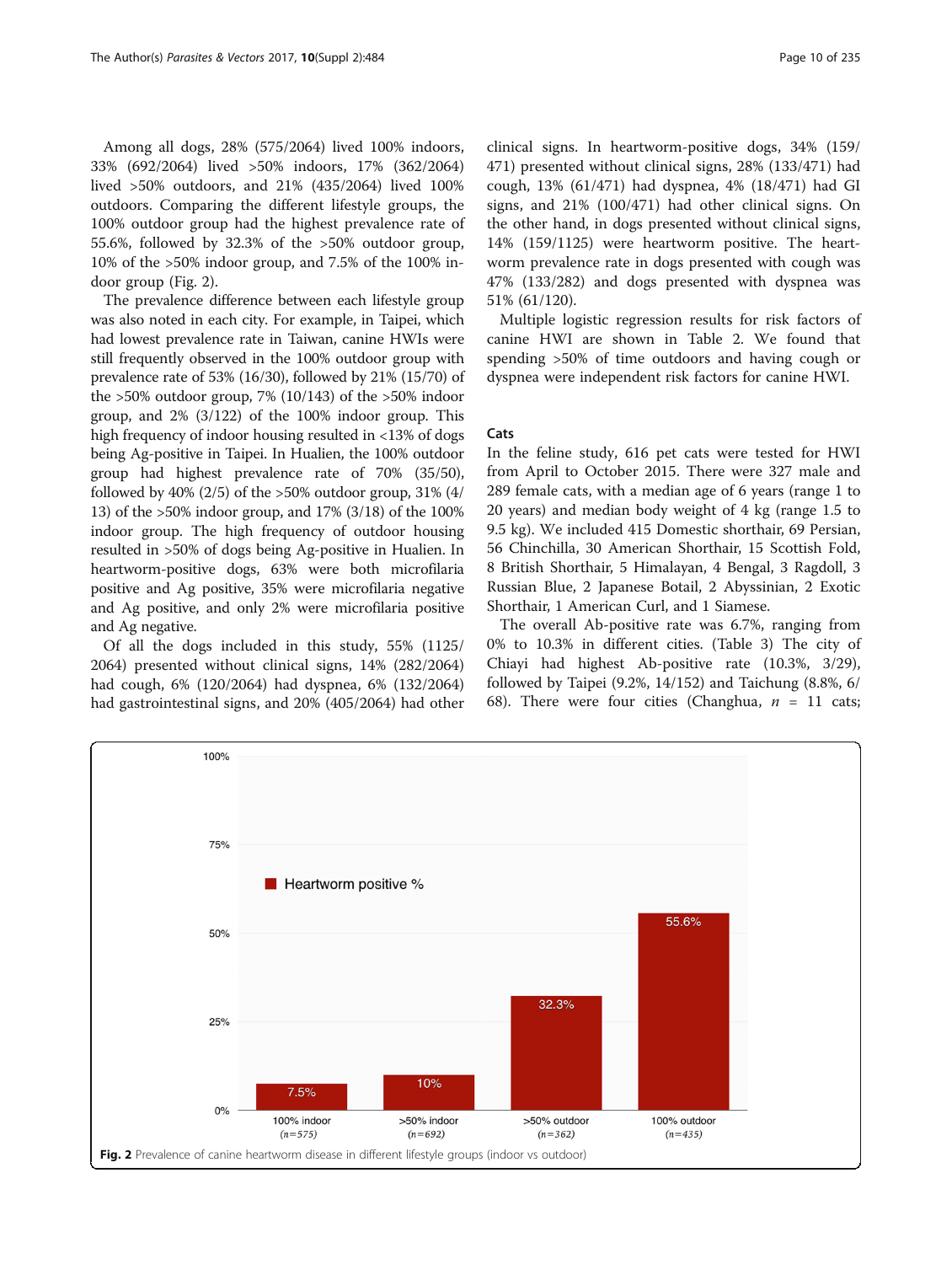|                      |                 | Regression Coefficient (B) | Standard Error (SE) | $P$ value | Odds Ratio (OR) | 95% Confidence Interval (CI) |
|----------------------|-----------------|----------------------------|---------------------|-----------|-----------------|------------------------------|
| Lifestyle            | 100% indoor     | reference                  |                     |           |                 |                              |
|                      | $> 50\%$ indoor | 0.161                      | 0.209               | 0.441     | 1.174           | $0.780 - 1.768$              |
|                      | > 50% outdoor   | 1.700                      | 0.201               | $0.000*$  | 5.475           | 3.694-8.115                  |
|                      | 100% outdoor    | 2.591                      | 0.193               | $0.000*$  | 13.340          | 9.142-19.464                 |
| Dyspnea              | No              | reference                  |                     |           |                 |                              |
|                      | Yes             | 1.370                      | 0.233               | $0.000*$  | 3.934           | 2.493-6.208                  |
| GI signs             | No              | reference                  |                     |           |                 |                              |
|                      | Yes             | $-0.265$                   | 0.288               | 0.358     | 0.767           | $0.436 - 1.350$              |
| Cough                | No              | reference                  |                     |           |                 |                              |
|                      | Yes             | 1.657                      | 0.167               | $0.000*$  | 5.242           | 3.779-7.273                  |
| Other clinical signs | <b>No</b>       | reference                  |                     |           |                 |                              |
|                      | Yes             | 0.415                      | 0.160               | $0.009*$  | 1.515           | 1.108-2.071                  |

<span id="page-4-0"></span>Table 2 Results of multiple logistic regression on risk factors for canine heartworm disease

\*Significant

Hsinchu,  $n = 8$ ; Pingtung,  $n = 7$ ; Taitung,  $n = 6$ ) where no Ab-positive cases were reported.

The overall Ag-positive rate was 3.1%, ranging from 0% to 9.5% in different cities. (Table 3) The city of Kaohsiung had highest Ag-positive rate (9.5%, 8/84), followed by Taipei (4.6%, 7/152) and Taichung (2.9%, 2/ 68). There were eight cities (Taoyuan,  $n = 41$  cats; Chiayi,  $n = 29$ ; Hualien,  $n = 21$ ; Yilan,  $n = 13$ ; Changhua,  $n = 11$ ; Hsinchu,  $n = 8$ ; Pingtung,  $n = 7$ ; Taitung,  $n = 6$ ) where no Ag-positive cats were detected.

Among all cats included in this study, 64% (396/616) lived 100% indoors, 13% (79/616) lived >50% indoors, 7% (44/616) lived >50% outdoors and 16% (97/616) lived

**Table 3** Prevalence of feline heartworm antigen (Ag) and antibody (Ab) seropositivity in different cities in Taiwan

| Area       | Sample<br>number |                | $Aq(+)$ |                | $Ab(+)$ |                | $Mf(+)$ |  |
|------------|------------------|----------------|---------|----------------|---------|----------------|---------|--|
|            |                  | (n)            | (% )    | (n)            | $(\% )$ | (n)            | (% )    |  |
| Kaohsiung  | 84               | 8              | 9.5%    | 5              | 6.0%    | 2              | 2.4%    |  |
| Taipei     | 152              | 7              | 4.6%    | 14             | 9.2%    | 1              | 0.7%    |  |
| Taichung   | 68               | $\overline{2}$ | 2.9%    | 6              | 8.8%    | $\Omega$       | 0.0%    |  |
| Tainan     | 60               | 1              | 1.7%    | 5              | 8.3%    | 0              | 0.0%    |  |
| New Taipei | 116              | 1              | 0.9%    | 5              | 4.3%    | $\Omega$       | 0.0%    |  |
| Chiayi     | 29               | $\Omega$       | 0.0%    | 3              | 10.3%   | 1              | 3.4%    |  |
| Yilan      | 13               | 0              | 0.0%    | 1              | 7.7%    | $\Omega$       | 0.0%    |  |
| Hualien    | 21               | $\Omega$       | 0.0%    | 1              | 4.8%    | $\Omega$       | 0.0%    |  |
| Taoyuan    | 41               | $\Omega$       | 0.0%    | 1              | 2.4%    | $\Omega$       | 0.0%    |  |
| Changhua   | 11               | 0              | 0.0%    | 0              | 0.0%    | 0              | 0.0%    |  |
| Hsinchu    | 8                | $\Omega$       | 0.0%    | $\Omega$       | 0.0%    | $\Omega$       | 0.0%    |  |
| Pingtung   | 7                | $\Omega$       | 0.0%    | 0              | 0.0%    | $\Omega$       | 0.0%    |  |
| Taitung    | 6                | $\Omega$       | 0.0%    | $\overline{0}$ | 0.0%    | $\Omega$       | 0.0%    |  |
| Total      | 616              | 19             | 3.1%    | 41             | 6.7%    | $\overline{4}$ | 0.6%    |  |

Ag Antigen test, Ab Antibody test, Mf Microfilaria test, (+) positive result

100% outdoors. There was no heartworm prevalence difference among each lifestyle group.

Fifteen percent (6/41) of Ab-positive cats were also Ag positive. Sixty-eight percent (13/19) of Ag-positive cats were Ab negative. Microfilariemia was found in four cats, two of which were both Ab and Ag positive while the other two were Ab positive but Ag negative.

For all cats included in this study, 55% (336/616) of presented without clinical signs, 11% (65/616) had cough, 6% (34/616) had dyspnea, 6% (36/616) had GI signs, and 24% (145/616) had other clinical signs. In Abpositive, but Ag-negative cats, 51% (18/35) had no clinical signs, 11% (4/35) had cough, 6% (2/35) had GI signs, none had dyspnea, and 31% (11/35) had other clinical signs. In Ag-positive cats, 22% (4/19) had no clinical signs, 11% (2/19) had dyspnea, 11% (3/19) had cough, 11% (2/19) had gastrointestinal signs, and 44% (8/19) had other clinical signs.

Multiple logistic regression results for risk factors of feline heartworm Ab seropositivity are shown in Table [4](#page-5-0). There was no significant correlation among clinical signs, lifestyle, or Ab seropositivity.

## Discussion

## Canine heartworm infection

In the canine study, the overall heartworm prevalence rate (Table [1\)](#page-2-0) in Taiwanese pet dogs was 22.8%, which is slightly lower than a previous report of 26.5% [\[13](#page-8-0)]. In Hsinchu and Tainan, the prevalence was slightly decreased, but in other southern and eastern cities (Kaohsiung, Taitung, Yilan, Pingtung), the prevalence rate has increased dramatically. The biggest change was in Hualien. In our study, Hualien had the highest rate of HWI, 51.1%, but in Wu & Fan's earlier study, Hualien had lowest rate of 4%. [[13\]](#page-8-0) In central Taiwan cities (Taichung, Changhua), the prevalence rate of our study was higher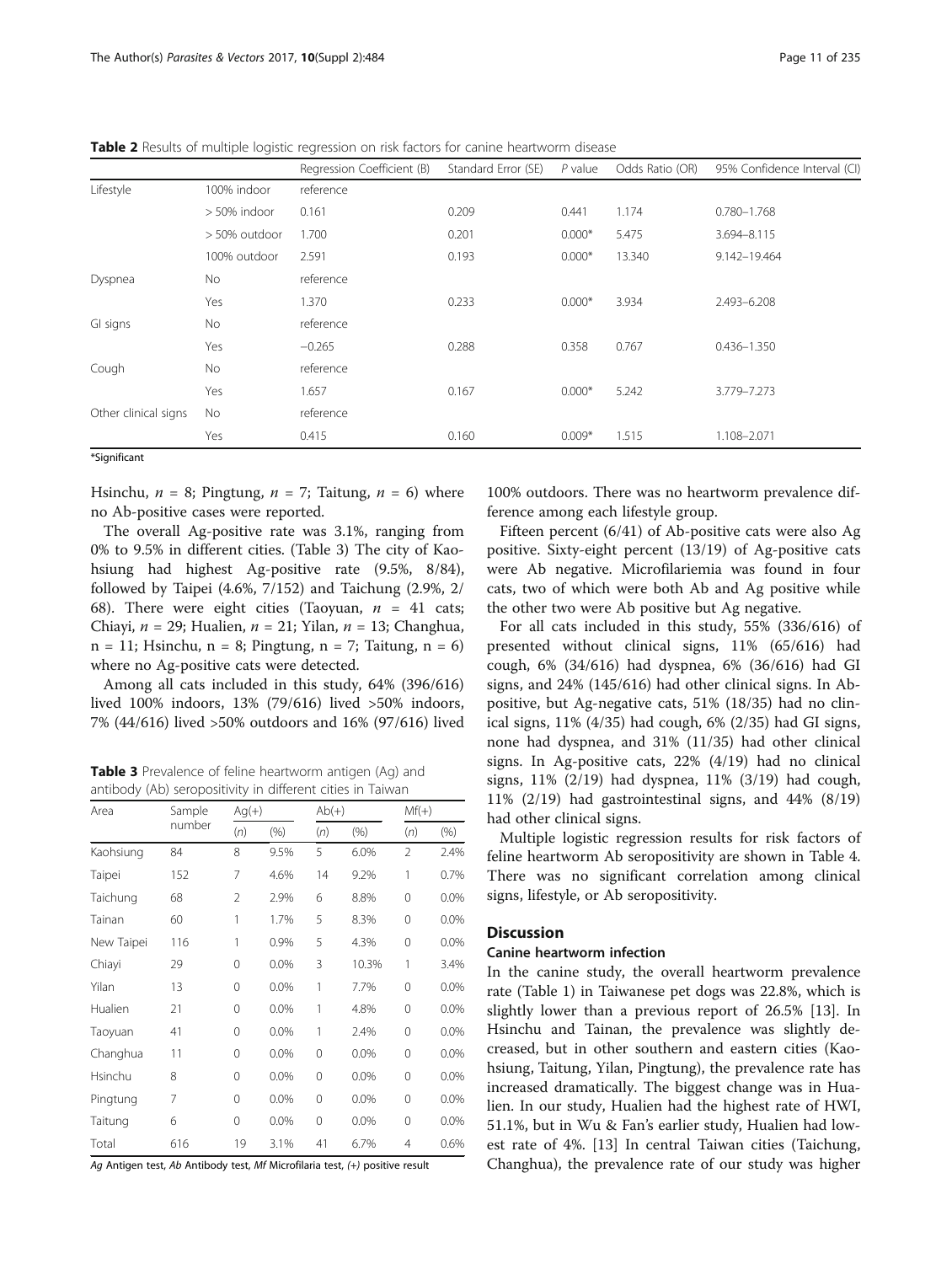<span id="page-5-0"></span>

|  |  | Table 4 Results of multiple logistic regression on risk factors for feline heartworm antibody (Ab) seropositivity |  |
|--|--|-------------------------------------------------------------------------------------------------------------------|--|
|  |  |                                                                                                                   |  |

|                      |                 | Regression coefficient (B) | Standard Error (SE) | $P$ value | Odds Ratio (O)R | 95% Confidence Interval (CI) |
|----------------------|-----------------|----------------------------|---------------------|-----------|-----------------|------------------------------|
| Lifestyle            | 100% indoor     | reference                  |                     | 0.672     |                 |                              |
|                      | $> 50\%$ indoor | $-0.772$                   | 0.628               | 0.219     | 0.462           | $0.135 - 1.583$              |
|                      | > 50% outdoor   | $-0.175$                   | 0.640               | 0.784     | 0.839           | $0.240 - 2.940$              |
|                      | 100% outdoor    | $-0.037$                   | 0.449               | 0.934     | 0.963           | 0.399-2.324                  |
| Dyspnea              | No              | reference                  |                     |           |                 |                              |
|                      | Yes             | $-0.553$                   | 1.046               | 0.597     | 0.575           | 0.074-4.464                  |
| GI signs             | No              | reference                  |                     |           |                 |                              |
|                      | Yes             | 0.058                      | 0.770               | 0.940     | 1.059           | 0.234-4.789                  |
| Cough                | No.             | reference                  |                     |           |                 |                              |
|                      | Yes             | 0.602                      | 0.495               | 0.224     | 1.825           | 0.692-4.8181                 |
| Other clinical signs | <b>No</b>       | reference                  |                     |           |                 |                              |
|                      | Yes             | 0.712                      | 0.380               | 0.061     | 2.039           | 0.968-4.296                  |

than previous reported [[16](#page-8-0)]. In Taipei city, the current prevalence rate was slightly lower than that seen in a previous study [[12\]](#page-8-0). These comparisons suggest that even though the overall prevalence rate was slightly decreased, which may be attributed to the decrease in prevalence in northern Taiwan, canine heartworm has become more prevalent in recent years in eastern, central, and southern Taiwan. Our canine heartworm prevalence rate was similar to earlier studies in adjacent countries, including China, Korea, and Japan [\[17](#page-8-0)–[19](#page-8-0)].

Many factors can influence heartworm infection prevalence rates, including animal selection (pet dogs or stray dogs, on prevention or not on prevention), diagnostic test selection (ELISA Ag test, microfilaria test, or PCR), and climate conditions over the previous several years. The present study was designed to match the clinical experience, reflective of what veterinarians actually see, with all subjects being actual hospital patients. This more representative population in our study allows our data to be used by Taiwanese veterinarians as a tool for diagnostic decision making and client education.

An outdoor lifestyle was one of the major risk factors for canine heartworm disease, likely because of increased mosquito exposure in outdoor environments [\[20](#page-8-0)]. Our study indicated that, compared with 100% indoor dogs, those spending more than 50% of the time outdoors were 5.5 times more likely to contract HWI; for 100% outdoor dogs, the infection rate was 13.4 times higher. There was no significant difference in heartworm prevalence rate between 100% indoor dogs and dogs spending less than 50% of time outdoors (Table [2](#page-4-0)). On the other hand, we found that 100% indoor housing did not completely protect the dogs from HWI. There were 43 heartworm-positive dogs living 100% indoors (9.1% of all HWI cases).

The variation in the canine heartworm prevalence rate among lifestyle groups was found in every city studied.

We also found that the overall prevalence rate in each city was largely related to the distribution of lifestyle group. Higher outdoor housing frequency result in higher overall prevalence of HWI. The pet dogs' indoor/ outdoor housing frequency difference between cities may due to human population density and housing variability. For example, Taipei, the biggest city in Taiwan, has the highest population density, with most people live in small apartments without yards or balconies. Therefore, most pet dogs live indoors. To the contrary, Hualien has lower population density and most people live in townhouses with yards, so there is space for pet dogs to more readily spend time outside of the house.

In conclusion, the overall prevalence rate in each city appears to be influenced by multiple factors. We suggest that a finding of lower heartworm prevalence does not necessarily indicate lower regional risk of potential HWI, as mosquito exposure plays an important role. Therefore, when assessing risk of HWI, lifestyle of pet and owner must also be considered.

We followed American Heartworm Society (AHS) guidelines to diagnose canine heartworm disease with both Ag and microfilaria tests. False-negative Ag test results may occur when the worms are still immature, worm burden is very low, in all-male infections, or with the formation of immune-complexes [\[21](#page-8-0)]. Compared with the Ag test, the microfilaria test has lower sensitivity, with 20% of heartworm-infected dogs not being microfilaremic [\[21\]](#page-8-0). Microfilaria testing can be performed using direct blood smear, buffy coat smear, millipore filtration, or the modified Knott test [\[22](#page-8-0)]. The latter is suggested in the AHS guidelines, but since not all hospitals in this study had the ability or equipment to do the modified Knott test, we chose the direct blood smear method with 0.5 mL blood. In our study, 63% (295/471) of heartworm-positive dogs were both microfilaria and Ag positive, and 35% (166/471) of them were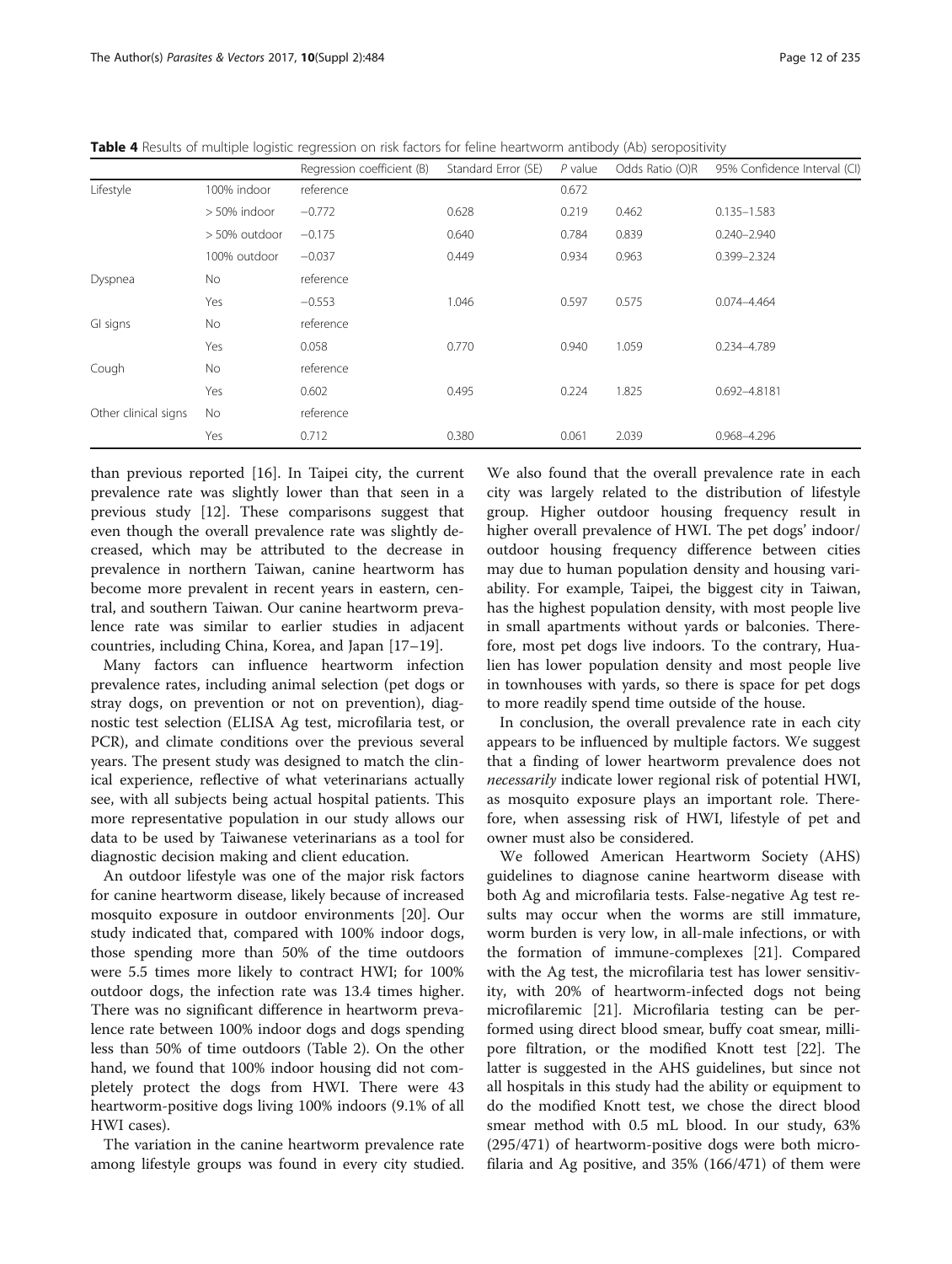Ag positive but microfilaria negative. False-negative microfilaria test results were more common than described in the AHS guidelines, probably reflecting the methodology used in study. There were 10 Ag-negative cases that had microfilaria in the blood, supporting the AHS Guidelines' recommendation to perform both microfilaria and Ag tests on every patient.

Clinical signs of heartworm-infected dog are mostly respiratory signs. In mild or early infections, cough alone may be noted. In more severe and chronic cases, dyspnea, exercise intolerance, or right-side heart failure signs may be present [\[21](#page-8-0)]. In this study, 34% (159/471) of heartworm-positive dogs were asymptomatic. Cough (28%, 133/471) and dyspnea (13%, 61/471) were the two most frequently seen clinical signs in heartwormpositive dogs. On the other hand, heartworm prevalence rates in dogs presented with cough  $(n = 282)$  and dyspnea ( $n = 120$ ) were 47% and 51%, respectively. Statistical analysis also indicated that having cough or dyspnea was associated with an increased risk of HWI. When analyzing cough and dyspnea signs in different lifestyle groups, for dogs with cough or dyspnea that lived more than 50% of time outdoors, the HWI prevalence rate was increased to 73%. For dogs with cough or dyspnea spending less than 50% of time outdoors, the HWI prevalence rate was decreased to 15% to24%. These results indicate that unprotected outdoor dogs presenting with cough or dyspnea were at the highest risk for HWI.

## Feline heartworm infection

Feline HWI is very challenging to veterinarians for several reasons. One reason is that in addition to the lung damage caused by adult heartworms, immature worms can cause heartworm-associated respiratory disease (HARD) without a mature infection resulting [[23, 24](#page-8-0)]. Antigen testing is used to detect adult worm Ag. An Agpositive result confirms the presence of mature female heartworm(s). Antibody testing is used to detect antibodies formed in response to heartworm larvae. An Abpositive result confirms that the cat is at risk, and that detected antibodies may indicate a mature infection, ongoing exposure to heartworm larvae, or previous exposure [[25\]](#page-8-0). False-negative Ag test results may be due to low worm burden, only male worm infection, immature worms or Ag–Ab complexes [\[26](#page-8-0), [27\]](#page-8-0). False-negative Ab test results may be due to an inadequate Ab response after exposure or pre-patent infections (<3 month) [[15](#page-8-0), [28\]](#page-8-0). A negative Ag or Ab test result cannot completely rule out the HWI or exposure [\[24](#page-8-0), [29\]](#page-8-0).

In the feline study, our Ag prevalence rate in Taipei was higher than previously reported [\[14](#page-8-0)], which may indicate an increasing prevalence of feline heartworm disease in the past 11 years. The Ab prevalence rate in Taipei, however, was lower than that found in a previous study [[15\]](#page-8-0). This difference may be due to our study having fewer cats with lower airway clinical signs (18%) than in the previous study (45%). Compared with other Asian reports, our Ag prevalence rate (3.1%) was similar to those in Japan (3%) and Korea (2.6%) [[30](#page-8-0), [31](#page-8-0)]. Our Ab prevalence rate (6.7%) was lower than report from the United States (12%) [[32](#page-8-0)]. Our study detected Ab-positive cats in every city except Changhua, Hsinchu, Pingtung, and Taitung. Each of these cites had less than 12 cases (Changhua,  $n = 11$ ; Hsinchu,  $n = 8$ ; Pingtung,  $n = 7$ ; Taitung,  $n = 6$ , which may be the reason that no infected or Ab-positive cats were detected. Based on the rest of prevalence data in Taiwan, we confirmed that heartworm exposure in pet cats is widely seen in Taiwan and we believe that all cats are at risk for heartworm exposure. Year-round heartworm prevention for cats in Taiwan is suggested by our study results, although further and larger studies are needed to fully understand the epidemiology of heartworms in cats in Taiwan.

While most studies have suggested that outdoor exposure was a risk factor for feline heartworm exposure [[15, 25, 33](#page-8-0)], one study found no correlation between outdoor exposure time and heartworm exposure [[34](#page-8-0)]. In the current study, we also did not show correlation between outdoor exposure and heartworm exposure, but, importantly, we found, as did previous studies, that 100% indoor cats were still at risk for heartworm exposure. Heartworm prevention is suggested for all pet cats, regardless of lifestyle.

Fifteen percent (6/41) of our Ab-positive cats were also Ag positive, which indicated they were not only being exposed to heartworm but also had at least one adult female heartworm. All six of these cats were presented with clinical signs (two with cough, one with dyspnea, three with other clinical signs). Sixty-eight (13/19) of our Ag-positive cats were Ab negative. Of these 13 cats, 4 had no clinical signs and 9 had clinical signs (one with cough, one with dyspnea, two with GI signs, five with other clinical signs). The finding of cats that were Ag positive but Ab negative may be due to failure to produce detectable antibodies in infected cats [[28\]](#page-8-0), or low sensitivity of the Ab test [\[29](#page-8-0)], or simply the small numbers of Ag-positive cats.

Previous studies have shown 10% to 20% of cats with proven HWI to be Ab negative [[25\]](#page-8-0). Some authors advocate using the Ab test as a screening test for feline HWI, then using the Ag test as a confirmation test when a positive Ab test result is found [\[25](#page-8-0), [33\]](#page-8-0). Because we found a high incidence of falsenegative Ab test results in Ag-positive cats, we suggest when screening for HWI in cats, Ag and Ab tests should be done together to get higher diagnostic sensitivity [\[23](#page-8-0), [24](#page-8-0), [26](#page-8-0)].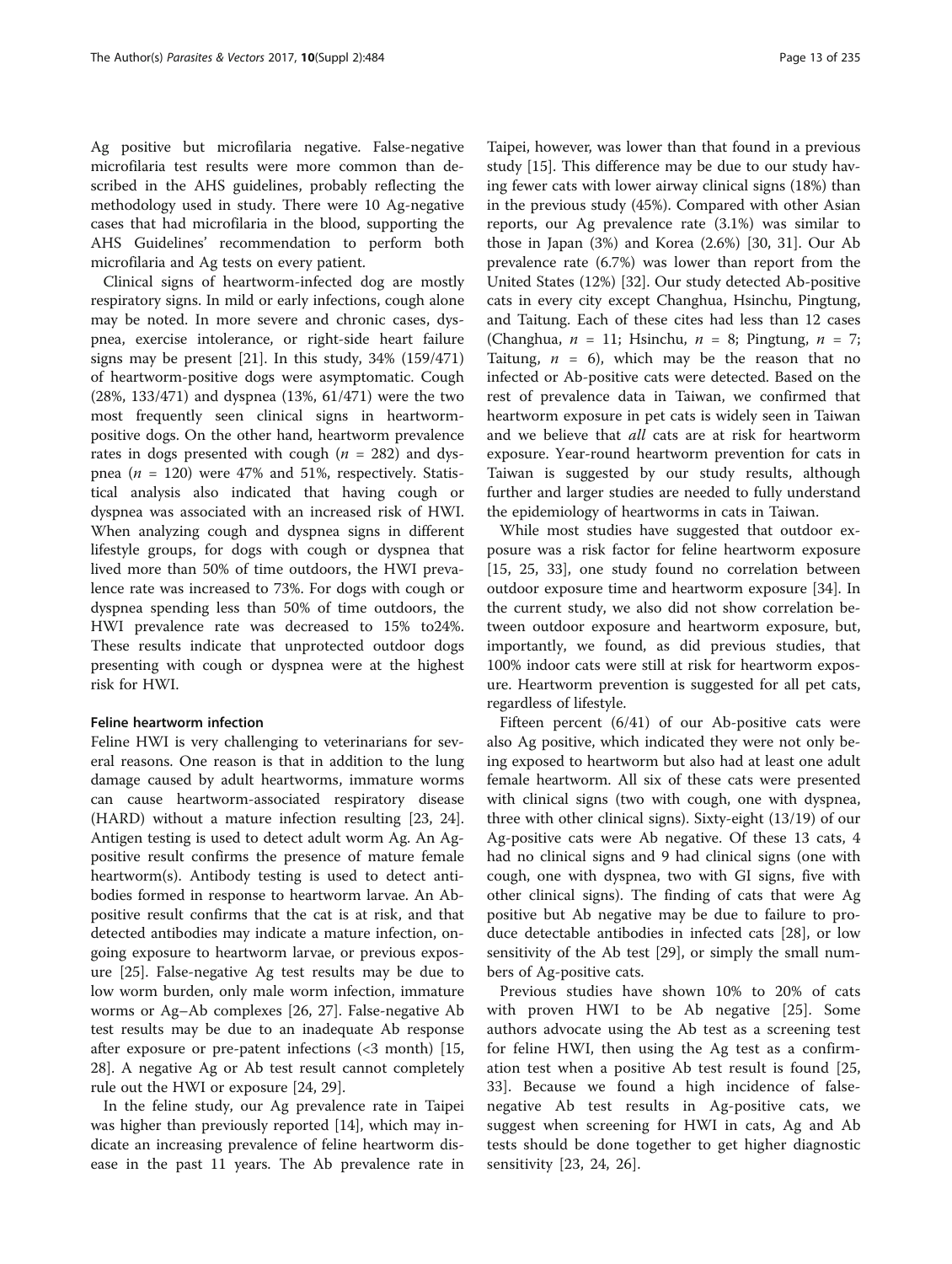Clinical signs of feline heartworm disease are more complicated than canine heartworm disease [[25\]](#page-8-0). With each different infection stage, the infected cat may show mild to severe, chronic to acute clinical signs. Respiratory signs are most common. Neurologic and GI signs may also be noted [[24\]](#page-8-0). In this study, 44% of Ab-positive cats presented without clinical signs, 15% had cough, 5% had GI signs, 2% had dyspnea, and 34% had other clinical signs. In Ag-positive cats, 21% had no clinical signs, 16% had cough, 11% had dyspnea, 11% had GI signs, and 42% had other clinical signs. Therefore, only 39% of Ag-positive cats presented with the most common heartworm clinical signs (cough, dyspnea, GI signs), making the diagnosis of heartworm in cats a more challenging task. The presence of cough and dyspnea did not have significant correlation to heartworm exposure in our study, similar to a previous report [[15\]](#page-8-0). There was no significant difference between Ab and Ag positive rates between the group with cough or dyspnea and the group with no cough or dyspnea.

Our study had some limitations. First, case numbers in some cities were not large enough to ensure that they accurately represented regional prevalence. This may have resulted in over- or underestimation of prevalence rates in certain cities, with specific concerns that feline heartworm prevalence underestimation may have occurred in sites where we detected neither Ag- nor Abpositive cases. Small numbers of cats in some areas make firm conclusions difficult. Second, our study did not have necropsy confirmation. A false-negative or false-positive Ag and Ab result may cause underestimation or overestimation of the heartworm prevalence rate in both dogs and cats. This is more often of concern in cats [[29\]](#page-8-0). Third, because all patients in our study were pet dogs and cats from veterinary hospitals, our study does not answer the question of heartworm prevalence in stray dogs or owned dogs and cats not receiving veterinary care. Fourth, the heat treatment technique was not used on negative Ag samples, which would likely have increased canine results by approximately 7% and feline results by even more.

## Conclusions

The overall prevalence rate of heartworm disease in unprotected pet dogs in Taiwan was 22.8%. Southern and eastern Taiwan had higher prevalence rates than northern Taiwan. Pet dogs that spent more than 50% of their time outdoors that were presented with cough or dyspnea had a higher risk for heartworm disease. We also confirmed that feline heartworm exposure exists in most parts of Taiwan, with an overall Ab prevalence rate of 6.7% and an Ag prevalence rate of 3.1%. Lifestyle had no statistically significant impact on heartworm exposure in pet cats, including the important fact that living indoors

did not fully protect pet cats from heartworm exposure. Based on our study result, we suggest that heartworm prevention should be administered to all pet dogs and cats in Taiwan.

## Additional file

[Additional file 1:](dx.doi.org/10.1186/s13071-017-2435-7) Participating Veterinary Hospitals. (DOCX 13 kb)

#### Abbreviations

Ab: Antibody; Ag: Antigen; AHS: American heartworm society; ELISA: Enzyme-linked immunosorbent assay; GI: Gastrointestinal; HARD: Heartworm-associated respiratory disease; HWI: Heartworm infection

#### Acknowledgements

The authors are sincerely grateful to all of the veterinary hospitals and veterinarians that joined this study, and all mentors, especially Dr. Clarke E. Atkins, who inspired and guided us in this study from the beginning to the end. Without their effort and help, this study could not have been done. A list of participating veterinary hospitals is available in Additional file 1.

#### Funding

This study was funded by Taiwan Academy of Veterinary Internal Medicine, Merial, and Zoetis. Canine and feline heartworm antigen test kit were sponsored by IDEXX Laboratories. The article's publication fee was funded by American Heartworm Society.

#### Availability of data and materials

All the data obtained during this study and supporting the conclusions of this article are included in the article.

#### About this supplement

This article has been published as part of Parasites and Vectors Volume 10 Supplement 2, 2017: Proceedings of the 15th American Heartworm Society Triennial Symposium 2016. The full contents of the supplement are available online at [https://parasitesandvectors.biomedcentral.com/articles/](https://parasitesandvectors.biomedcentral.com/articles/supplements/volume-10-supplement-2) [supplements/volume-10-supplement-2.](https://parasitesandvectors.biomedcentral.com/articles/supplements/volume-10-supplement-2)

#### Authors' contributions

TLL designed the study, collected data from each participating hospital, analyzed the data, and wrote the manuscript. YWH supervised all stages of the work, including designing the study and revising the manuscript. BYW and DT participated in the study coordination, veterinary hospital recruitment, funding acquisition, and revising the manuscript. All authors read and approved the final version of the manuscript.

#### Ethics approval and consent to participate

The study was approved by the ethical committee of Taiwan Academy of Veterinary Internal Medicine. Client consent was obtained before entering this study for each patient.

#### Competing interests

TLL received travel funding and speaking fees from IDEXX Laboratories in the last 2 years. Other authors declare that they have no competing interests.

#### Publisher's Note

Springer Nature remains neutral with regard to jurisdictional claims in published maps and institutional affiliations.

#### Author details

<sup>1</sup>Taiwan Academy of Veterinary Internal Medicine, Taipei, Taiwan. <sup>2</sup>Cardiospecial Veterinary Hospital, No.34, Sec. 2, Heping E. Rd, Taipei 106 Taiwan. <sup>3</sup>Cambridge Animal Hospital, Taipei, Taiwan. <sup>4</sup>Manhattan Veterinary Hospital, Taipei, Taiwan.